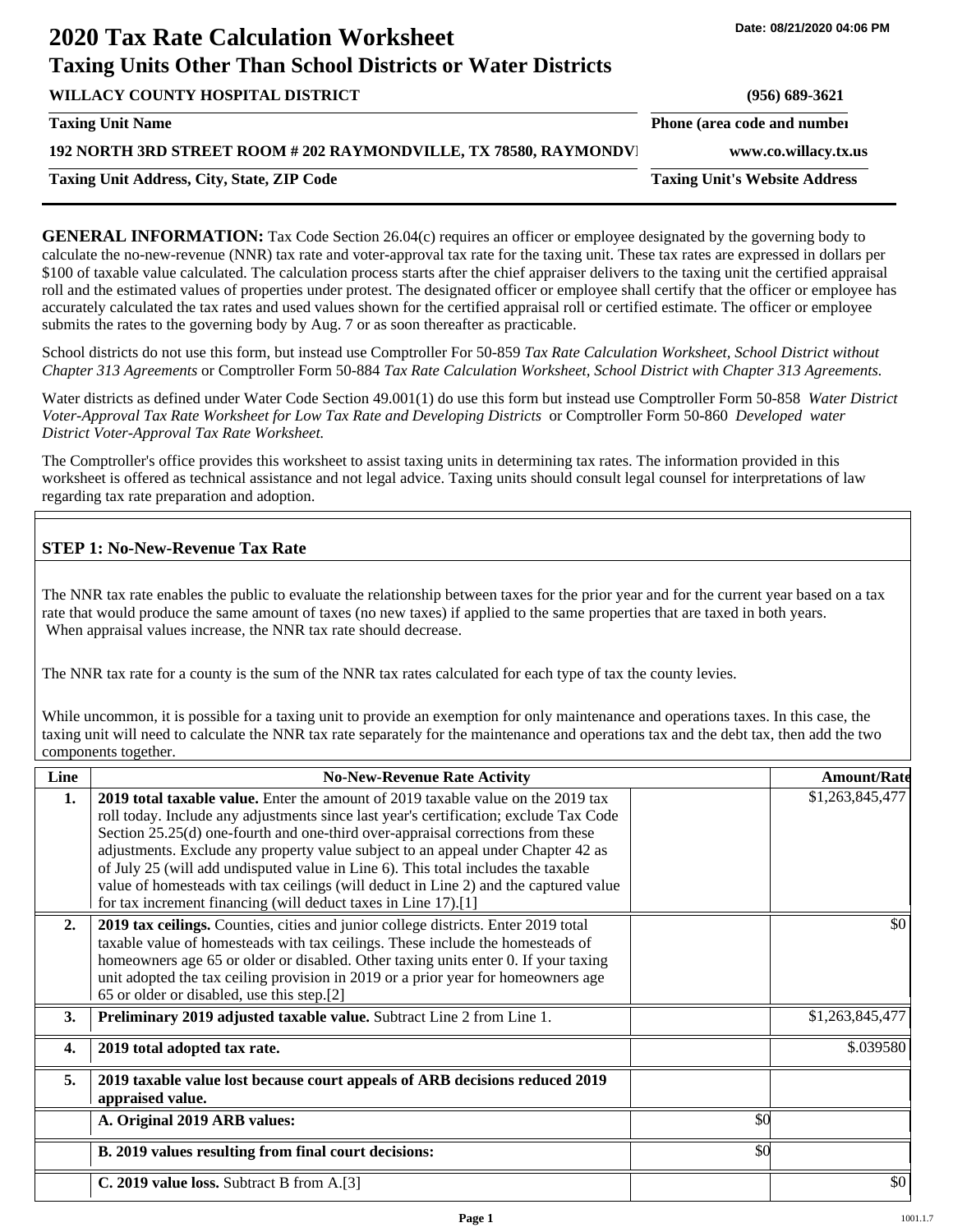| Line | <b>No-New-Revenue Rate Activity</b>                                                                                                                                                                                                                                                                                                                                                                                                                                                |                 | <b>Amount/Rate</b> |
|------|------------------------------------------------------------------------------------------------------------------------------------------------------------------------------------------------------------------------------------------------------------------------------------------------------------------------------------------------------------------------------------------------------------------------------------------------------------------------------------|-----------------|--------------------|
| 6.   | 2019 taxable value subject to an appeal under Chapter 42, as of July 25.                                                                                                                                                                                                                                                                                                                                                                                                           |                 |                    |
|      | A. 2019 ARB certified value:                                                                                                                                                                                                                                                                                                                                                                                                                                                       | $\theta$        |                    |
|      | B. 2019 disputed value:                                                                                                                                                                                                                                                                                                                                                                                                                                                            | $\Omega$        |                    |
|      | C. 2019 undisputed value Subtract B from A.[4]                                                                                                                                                                                                                                                                                                                                                                                                                                     |                 | 0                  |
| 7.   | 2019 Chapter 42-related adjusted values. Add Line 5 and 6                                                                                                                                                                                                                                                                                                                                                                                                                          |                 | $\boldsymbol{0}$   |
| 8.   | 2019 taxable value, adjusted for court-ordered reductions. Add Lines 3 and 7                                                                                                                                                                                                                                                                                                                                                                                                       |                 | \$1,263,845,477    |
| 9.   | 2019 taxable value of property in territory the taxing unit deannexed after Jan.<br>1, 2019. Enter the 2019 value of property in deannexed territory.[5]                                                                                                                                                                                                                                                                                                                           |                 | \$0                |
| 10.  | 2019 taxable value lost because property first qualified for an exemption in<br>2020. If the taxing unit increased an original exemption, use the difference between<br>the original exempted amount and the increased exempted amount. Do not include<br>value lost due to freeport, goods-in-transit, temporary disaster exemptions. Note<br>that lowering the amount or percentage of an existing exemption in 2020 does not<br>create a new exemption or reduce taxable value. |                 |                    |
|      | A. Absolute exemptions. Use 2019 market value:                                                                                                                                                                                                                                                                                                                                                                                                                                     | \$177,755       |                    |
|      | B. Partial exemptions. 2020 exemption amount or 2020 percentage exemption<br>times 2019 value:                                                                                                                                                                                                                                                                                                                                                                                     | \$334,751       |                    |
|      | C. Value loss. Add A and B.[6]                                                                                                                                                                                                                                                                                                                                                                                                                                                     |                 | \$512,506          |
| 11.  | 2019 taxable value lost because property first qualified for agricultural<br>appraisal (1-d or 1-d-1), timber appraisal, recreational/scenic appraisal or<br>public access airport special appraisal in 2020. Use only properties that qualified<br>in 2020 for the first time; do not use properties that qualified in 2019.                                                                                                                                                      |                 |                    |
|      | A. 2019 market value:                                                                                                                                                                                                                                                                                                                                                                                                                                                              | \$0             |                    |
|      | B. 2020 productivity or special appraised value:                                                                                                                                                                                                                                                                                                                                                                                                                                   | \$0             |                    |
|      | C. Value loss. Subtract B from A.[7]                                                                                                                                                                                                                                                                                                                                                                                                                                               |                 | $\overline{50}$    |
| 12.  | Total adjustments for lost value. Add Lines 9, 10C and 11C.                                                                                                                                                                                                                                                                                                                                                                                                                        |                 | \$512,506          |
| 13.  | Adjusted 2019 taxable value. Subtract Line 12 from Line 8                                                                                                                                                                                                                                                                                                                                                                                                                          |                 | \$1,263,332,971    |
| 14.  | Adjusted 2019 total levy. Multiply Line 4 by Line 13 and divide by \$100                                                                                                                                                                                                                                                                                                                                                                                                           |                 | \$500,027          |
| 15.  | Taxes refunded for years preceding tax year 2019. Enter the amount of taxes<br>refunded by the district for tax years preceding tax year 2019. Types of refunds<br>include court decisions, Tax Code Section 25.25(b) and (c) corrections and Tax<br>Code Section 31.11 payment errors. Do not include refunds for tax year 2019. This<br>line applies only to tax years preceding tax year 2019.[8]                                                                               |                 | \$899              |
| 16.  | Taxes in tax increment financing (TIF) for tax year 2019 Enter the amount of<br>taxes paid into the tax increment fund for a reinvestment zone as agreed by the<br>taxing unit. If the taxing unit has no 2020 captured appraised value in Line 18D,<br>enter $0.9$ ]                                                                                                                                                                                                              |                 | \$0                |
| 17.  | Adjusted 2019 levy with refunds and TIF adjustment. Add Lines 14, and 15,<br>subtract Line 16.[10]                                                                                                                                                                                                                                                                                                                                                                                 |                 | \$500,926          |
| 18.  | Total 2020 taxable value on the 2020 certified appraisal roll today. This value<br>includes only certified values or certified estimate of values and includes the total<br>taxable value of homesteads with tax ceilings (will deduct in Line 20). These<br>homesteads include homeowners age 65 or older or disabled.[11]                                                                                                                                                        |                 |                    |
|      | A. Certified values:                                                                                                                                                                                                                                                                                                                                                                                                                                                               | \$1,148,294,424 |                    |
|      | B. Counties: Include railroad rolling stock values certified by the Comptroller's<br>office.                                                                                                                                                                                                                                                                                                                                                                                       | \$0             |                    |
|      | C. Pollution control and energy storage system exemption: Deduct the value of<br>property exempted for the current tax year for the first time as pollution control or<br>energy storage system property                                                                                                                                                                                                                                                                           | \$0             |                    |
|      | D. Tax increment financing: Deduct the 2020 captured appraised value of<br>property taxable by a taxing unit in a tax increment financing zone for which the<br>2020 taxes will be deposited into the tax increment fund. Do not include any new                                                                                                                                                                                                                                   | $\sqrt{50}$     |                    |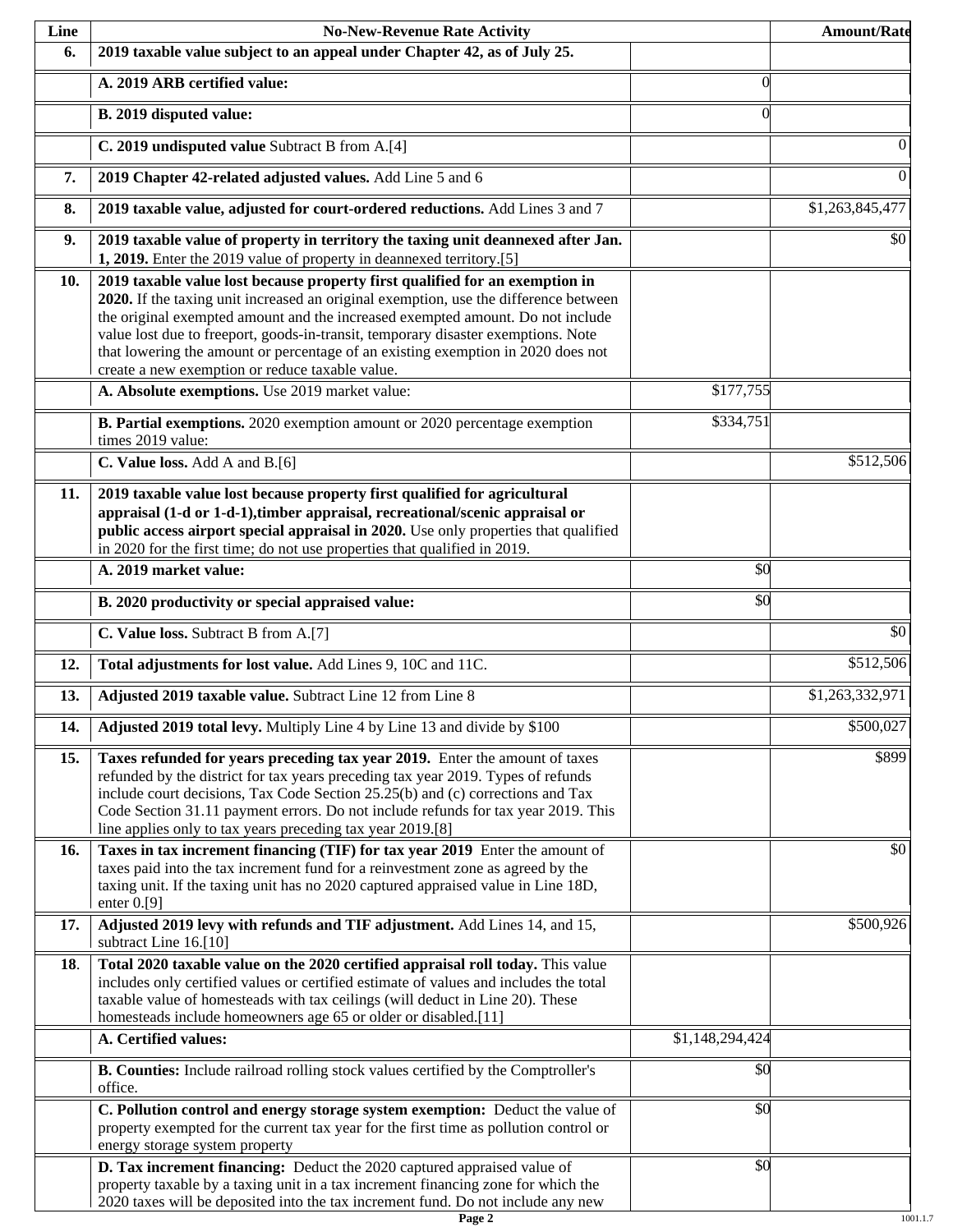| Line |                                                                                                                                                                           | <b>No-New-Revenue Rate Activity</b> |     | <b>Amount/Rate</b> |
|------|---------------------------------------------------------------------------------------------------------------------------------------------------------------------------|-------------------------------------|-----|--------------------|
|      | property value that will be included in Line 23 below.[12]                                                                                                                |                                     |     |                    |
|      | E. Total 2020 value Add A and B, then subtract C and D                                                                                                                    |                                     |     | \$1,148,294,424    |
| 19.  | Total value of properties under protest or not included on certified appraisal                                                                                            |                                     |     |                    |
|      | roll.[13]                                                                                                                                                                 |                                     |     |                    |
|      | A. 2020 taxable value of properties under protest The chief appraiser certifies a                                                                                         |                                     | \$0 |                    |
|      | list of properties still under ARB protest. The list shows the appraisal district's<br>value and the taxpayer's claimed value, if any, or an estimate of the value if the |                                     |     |                    |
|      | taxpayer wins. For each of the properties under protest, use the lowest of these                                                                                          |                                     |     |                    |
|      | values. Enter the total value under protest.[14]                                                                                                                          |                                     |     |                    |
|      | B. 2020 value of properties not under protest or included on certified appraisal                                                                                          |                                     | \$0 |                    |
|      | roll. The chief appraiser gives taxing units a list of those taxable properties that the                                                                                  |                                     |     |                    |
|      | chief appraiser knows about but are not included in the appraisal roll certification.                                                                                     |                                     |     |                    |
|      | These properties also are not on the list of properties that are still under protest. On                                                                                  |                                     |     |                    |
|      | this list of properties, the chief appraiser includes the market value, appraised value<br>and exemptions for the preceding year and a reasonable estimate of the market  |                                     |     |                    |
|      | value, appraised value and exemptions for the current year. Use the lower market,                                                                                         |                                     |     |                    |
|      | appraised or taxable value (as appropriate). Enter the total value of property not on                                                                                     |                                     |     |                    |
|      | the certified roll.[15]                                                                                                                                                   |                                     |     |                    |
|      | C. Total value under protest or not certified. Add A and B.                                                                                                               |                                     |     | \$0                |
| 20.  | 2020 tax ceilings. Counties, cities and junior colleges enter 2020 total taxable value                                                                                    |                                     |     | \$0                |
|      | of homesteads with tax ceilings. These include the homesteads of homeowners age                                                                                           |                                     |     |                    |
|      | 65 or older or disabled. Other taxing units enter 0. If your taxing unit adopted the                                                                                      |                                     |     |                    |
|      | tax ceiling provision in 2019 or a prior year for homeowners age 65 or older or<br>disabled, use this step.[16]                                                           |                                     |     |                    |
| 21.  | 2020 total taxable value. Add Lines 18E and 19C. Subtract Line 20C.[17]                                                                                                   |                                     |     | \$1,148,294,424    |
|      |                                                                                                                                                                           |                                     |     |                    |
| 22.  | Total 2020 taxable value of properties in territory annexed after Jan. 1, 2019.<br>Include both real and personal property. Enter the 2020 value of property in           |                                     |     | \$0                |
|      | territory annexed.[18]                                                                                                                                                    |                                     |     |                    |
| 23.  | Total 2020 taxable value of new improvements and new personal property                                                                                                    |                                     |     | \$10,204,817       |
|      | located in new improvements. New means the item was not on the appraisal roll in                                                                                          |                                     |     |                    |
|      | 2019. An improvement is a building, structure, fixture or fence erected on or affixed                                                                                     |                                     |     |                    |
|      | to land. New additions to existing improvements may be included if the appraised                                                                                          |                                     |     |                    |
|      | value can be determined. New personal property in a new improvement must have<br>been brought into the taxing unit after Jan. 1, 2019 and be located in a new             |                                     |     |                    |
|      | improvement. New improvements <b>do</b> include property on which a tax abatement                                                                                         |                                     |     |                    |
|      | agreement has expired for 2020.[19]                                                                                                                                       |                                     |     |                    |
| 24.  | Total adjustments to the 2020 taxable value. Add Lines 22 and 23.                                                                                                         |                                     |     | \$10,204,817       |
| 25.  | Adjusted 2020 taxable value. Subtract Line 24 from Line 21.                                                                                                               |                                     |     | \$1,138,089,607    |
| 26.  | 2020 NNR tax rate. Divide Line 17 by Line 25 and multiply by \$100.[20]                                                                                                   |                                     |     | \$.044010 / \$100  |
| 27.  | <b>COUNTIES ONLY.</b> Add together the NNR tax rates for each type of tax the                                                                                             |                                     |     |                    |
|      | county levies. The total is the 2020 county NNR tax rate.[21]                                                                                                             |                                     |     |                    |
|      | [1]Tex. Tax Code Section                                                                                                                                                  | [2] Tex. Tax Code Section           |     |                    |
|      | [3]Tex. Tax Code Section                                                                                                                                                  | [4] Tex. Tax Code Section           |     |                    |
|      | [5] Tex. Tax Code Section                                                                                                                                                 | [6]Tex. Tax Code Section            |     |                    |
|      | [7] Tex. Tax Code Section                                                                                                                                                 | [8] Tex. Tax Code Section           |     |                    |
|      | [9]Tex. Tax Code Section                                                                                                                                                  | [10]Tex. Tax Code Section           |     |                    |
|      | [11] Tex. Tax Code Section                                                                                                                                                | [12] Tex. Tax Code Section          |     |                    |
|      | [13] Tex. Tax Code Section                                                                                                                                                | [14] Tex. Tax Code Section          |     |                    |
|      | [15] Tex. Tax Code Section                                                                                                                                                | [16] Tex. Tax Code Section          |     |                    |
|      | [17] Tex. Tax Code Section                                                                                                                                                | [18] Tex. Tax Code Section          |     |                    |
|      | [19]Tex. Tax Code Section                                                                                                                                                 | [20]Tex. Tax Code Section           |     |                    |

**[21]Tex. Tax Code Section**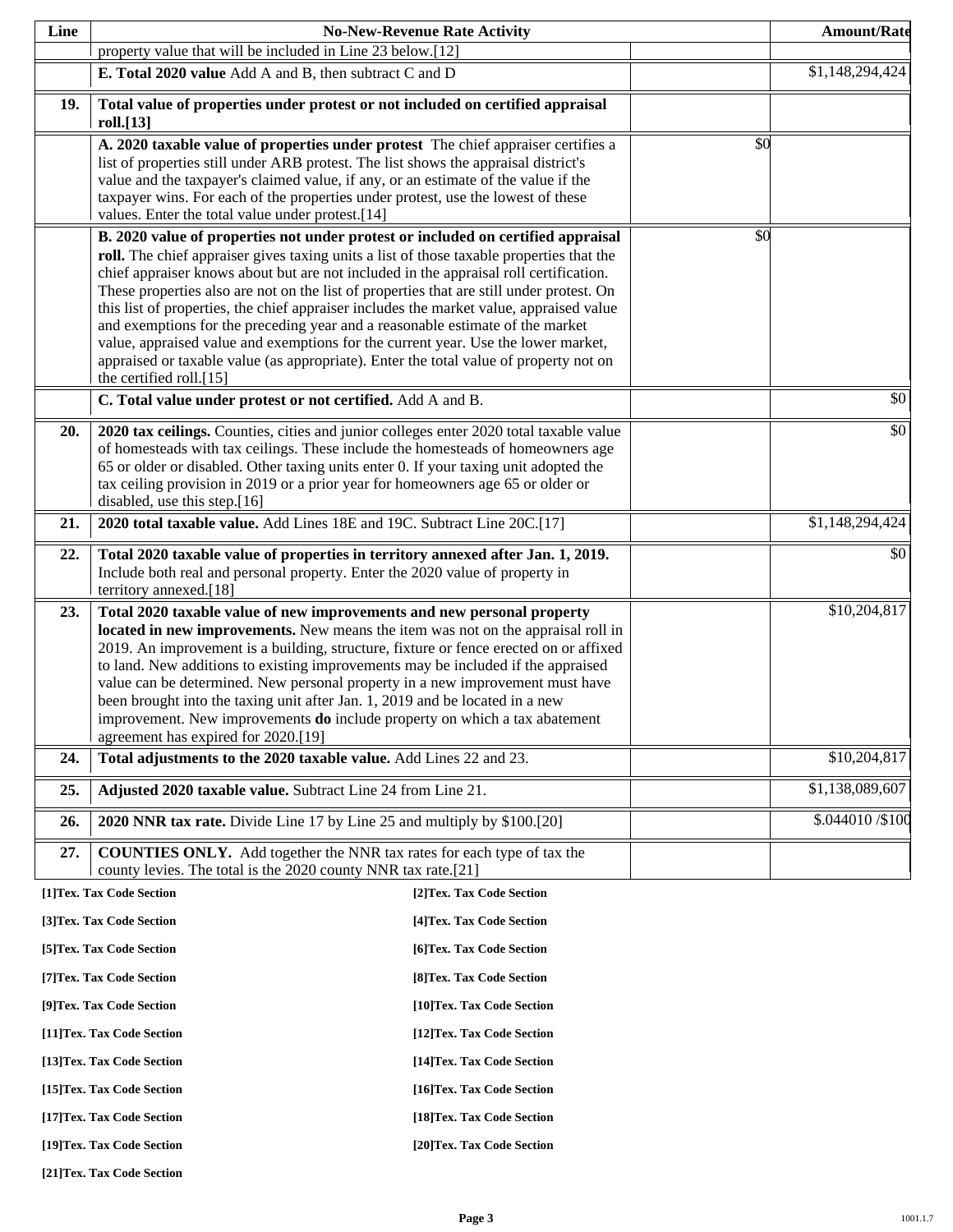## STEP 2: Voter-Approval Tax Rate

The voter-approval tax rate is the highest tax rate that a taxing unit may adopt without holding an election to seek voter approval of the rate. The voter-approval tax rate is split into two separate rates:

1. **Maintenance and Operations (M&O) Tax Rate:** The M&O portion is the tax rate that is needed to raise the same amount of taxes that the taxing unit levied in the prior year plus the applicable percentage allowed by law. This rate accounts for such things as salaries, utilities and day-to-day operations.

2. **Debt Rate:** The debt rate includes the debt service necessary to pay the taxing unit's debt payments in the coming year. This rate accounts for principal and interest on bonds and other debt secured by property tax revenue.

The voter-approval tax rate for a county is the sum of the voter-approval tax rates calculated for each type of tax the county levies. In most cases the voter-approval tax rate exceeds the no-new-revenue tax rate, but occasionally decreases in a taxing unit's debt service will cause the NNR tax rate to be higher than the voter-approval tax rate.

| Line | <b>Voter Approval Tax Rate Activity</b>                                                                                                                                                                                                                                                                                                                                                                                                                                                                                                                                                                                                                                        |                | <b>Amount/Rate</b> |
|------|--------------------------------------------------------------------------------------------------------------------------------------------------------------------------------------------------------------------------------------------------------------------------------------------------------------------------------------------------------------------------------------------------------------------------------------------------------------------------------------------------------------------------------------------------------------------------------------------------------------------------------------------------------------------------------|----------------|--------------------|
| 28.  | 2019 M&O tax rate. Enter the 2019 M&O tax rate.                                                                                                                                                                                                                                                                                                                                                                                                                                                                                                                                                                                                                                |                | \$.039580          |
| 29.  | 2019 taxable value, adjusted for actual and potential court-ordered<br>adjustments. Enter the amount in Line 8 of the No-New-Revenue Tax Rate<br>Worksheet.                                                                                                                                                                                                                                                                                                                                                                                                                                                                                                                    |                | 1,263,845,477      |
| 30.  | Total 2019 M&O levy. Multiply Line 28 by Line 29 and divide by 100.                                                                                                                                                                                                                                                                                                                                                                                                                                                                                                                                                                                                            |                | 500,230            |
| 31.  | Adjusted 2019 levy for calculating NNR M&O rate.                                                                                                                                                                                                                                                                                                                                                                                                                                                                                                                                                                                                                               |                |                    |
|      | A. 2019 sales tax specifically to reduce property taxes. For cities, counties and<br>hospital districts, enter the amount of additional sales tax collected and spent on<br>M&O expenses in 2019, if any. Other taxing units, enter 0. Counties must exclude<br>any amount that was spent for economic development grants from the amount of<br>sales tax spent.                                                                                                                                                                                                                                                                                                               | $\Omega$       |                    |
|      | B. M&O taxes refunded for years preceding tax year 2019. Enter the amount of<br>M&O taxes refunded in the preceding year for taxes before that year. Types of<br>refunds include court decisions, Tax Code Section 25.25(b) and (c) corrections and<br>Tax Code Section 31.11 payment errors. Do not include refunds for tax year 2019.<br>This line applies only to tax years preceding tax year 2019.                                                                                                                                                                                                                                                                        | 899            |                    |
|      | C. 2019 taxes in TIF: Enter the amount of taxes paid into the tax increment fund<br>for a reinvestment zone as agreed by the taxing unit. If the taxing unit has no 2020<br>captured appraised value in Line 18D, enter 0.                                                                                                                                                                                                                                                                                                                                                                                                                                                     | 0              |                    |
|      | D. 2019 transferred function: If discontinuing all of a department, function or<br>activity and transferring it to another taxing unit by written contract, enter the<br>amount spent by the taxing unit discontinuing the function in the 12 months<br>preceding the month of this calculation. If the taxing unit did not operate this<br>function for this 12-month period, use the amount spent in the last full fiscal year in<br>which the taxing unit operated the function. The taxing unit discontinuing the<br>function will subtract this amount in E below. The taxing unit receiving the function<br>will add this amount in E below. Other taxing units enter 0. | $\left($       |                    |
|      | E. 2019 M&O levy adjustments. Add A and B, then subtract C. For taxing unit<br>with D, subtract if discontinuing function and add if receiving function                                                                                                                                                                                                                                                                                                                                                                                                                                                                                                                        | 899            |                    |
|      | F. Add Line 30 to 31E.                                                                                                                                                                                                                                                                                                                                                                                                                                                                                                                                                                                                                                                         |                | 501,129            |
| 32.  | Adjusted 2020 taxable value. Enter the amount in Line 25 of the No-New-<br>Revenue Tax Rate Worksheet.                                                                                                                                                                                                                                                                                                                                                                                                                                                                                                                                                                         |                | 1,138,089,607      |
| 33.  | 2020 NNR M&O rate (unadjusted) Divide Line 31F by Line 32 and multiply by<br>\$100.                                                                                                                                                                                                                                                                                                                                                                                                                                                                                                                                                                                            |                | 0.04403            |
| 34.  | Rate adjustment for state criminal justice mandate.[23]                                                                                                                                                                                                                                                                                                                                                                                                                                                                                                                                                                                                                        |                |                    |
|      | A. 2020 state criminal justice mandate. Enter the amount spent by a county in the<br>previous 12 months providing for the maintenance and operation cost of keeping<br>inmates in county-paid facilities after they have been sentenced. Do not include any<br>state reimbursement received by the county for the same purpose.                                                                                                                                                                                                                                                                                                                                                | $\Omega$       |                    |
|      | <b>B. 2019 state criminal justice mandate</b> Enter the amount spent by a county in the<br>12 months prior to the previous 12 months providing for the maintenance and<br>operation cost of keeping inmates in county-paid facilities after they have been<br>sentenced. Do not include any state reimbursement received by the county for the<br>same purpose. Enter zero if this is the first time the mandate applies                                                                                                                                                                                                                                                       | $\overline{0}$ |                    |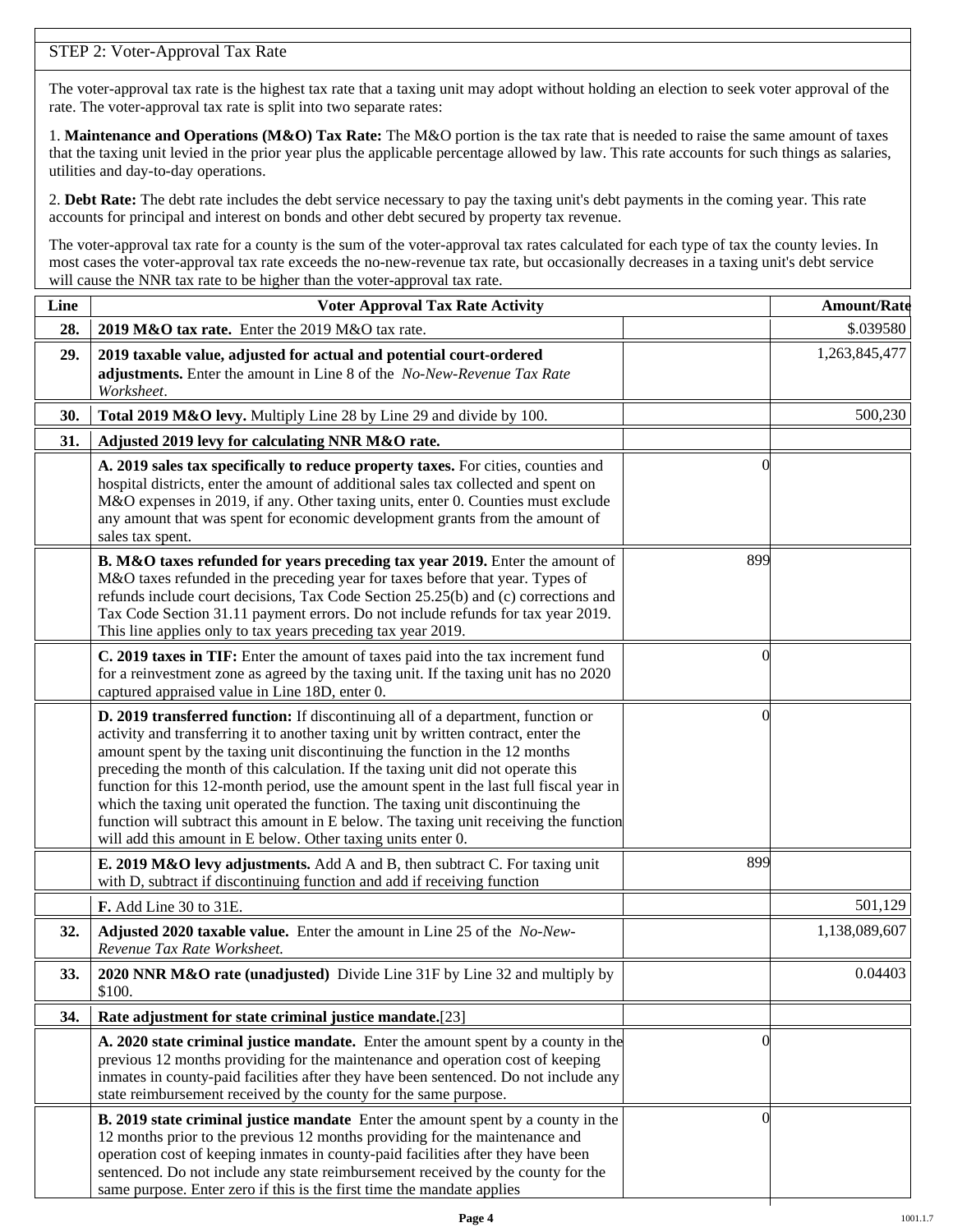| Line | <b>Voter Approval Tax Rate Activity</b>                                                                                                                                                                                                                                                                                                                                                                                                                                                                                                                                                                                                                                                                                                                                                                                                                                                                                                                                                                                                                                        |           | <b>Amount/Rate</b> |
|------|--------------------------------------------------------------------------------------------------------------------------------------------------------------------------------------------------------------------------------------------------------------------------------------------------------------------------------------------------------------------------------------------------------------------------------------------------------------------------------------------------------------------------------------------------------------------------------------------------------------------------------------------------------------------------------------------------------------------------------------------------------------------------------------------------------------------------------------------------------------------------------------------------------------------------------------------------------------------------------------------------------------------------------------------------------------------------------|-----------|--------------------|
|      | C. Subtract B from A and divide by Line 32 and multiply by \$100                                                                                                                                                                                                                                                                                                                                                                                                                                                                                                                                                                                                                                                                                                                                                                                                                                                                                                                                                                                                               | 0.00000   |                    |
|      | <b>D.</b> Enter the rate calculated in C. If not applicable, enter 0.                                                                                                                                                                                                                                                                                                                                                                                                                                                                                                                                                                                                                                                                                                                                                                                                                                                                                                                                                                                                          |           | 0.00000            |
| 35.  | Rate adjustment for indigent health care expenditures[24]                                                                                                                                                                                                                                                                                                                                                                                                                                                                                                                                                                                                                                                                                                                                                                                                                                                                                                                                                                                                                      |           |                    |
|      | A. 2020 indigent health care expenditures Enter the amount paid by a taxing unit<br>providing for the maintenance and operation cost of providing indigent health care<br>for the period beginning on July 1, 2019 and ending on June 30, 2020, less any state<br>assistance received for the same purpose                                                                                                                                                                                                                                                                                                                                                                                                                                                                                                                                                                                                                                                                                                                                                                     |           |                    |
|      | B. 2019 indigent health care expenditures Enter the amount paid by a taxing unit<br>providing for the maintenance and operation cost of providing indigent health care<br>for the period beginning on July 1, 2018 and ending on June 30, 2019, less any state<br>assistance received for the same purpose                                                                                                                                                                                                                                                                                                                                                                                                                                                                                                                                                                                                                                                                                                                                                                     | $\bigcap$ |                    |
|      | C. Subtract B from A and divide by Line 32 and multiply by \$100                                                                                                                                                                                                                                                                                                                                                                                                                                                                                                                                                                                                                                                                                                                                                                                                                                                                                                                                                                                                               | 0.00000   |                    |
|      | <b>D.</b> Enter the rate calculated in C. If not applicable, enter 0.                                                                                                                                                                                                                                                                                                                                                                                                                                                                                                                                                                                                                                                                                                                                                                                                                                                                                                                                                                                                          |           | 0.00000            |
| 36.  | Rate adjustment for county indigent defense compensation.[25]                                                                                                                                                                                                                                                                                                                                                                                                                                                                                                                                                                                                                                                                                                                                                                                                                                                                                                                                                                                                                  |           |                    |
|      | A. 2020 indigent defense compensation expenditures. Enter the amount paid by<br>a county to provide appointed counsel for indigent individuals for the period<br>beginning on July 1, 2019 and ending on June 30, 2020, less any state grants<br>received by the county for the same purpose                                                                                                                                                                                                                                                                                                                                                                                                                                                                                                                                                                                                                                                                                                                                                                                   | 0         |                    |
|      | B. 2019 indigent defense compensation expenditures. Enter the amount paid by a<br>county to provide appointed counsel for indigent individuals for the period<br>beginning on July 1, 2018 and ending on June 30, 2019, less any state grants<br>received by the county for the same purpose                                                                                                                                                                                                                                                                                                                                                                                                                                                                                                                                                                                                                                                                                                                                                                                   | 0         |                    |
|      | C. Subtract B from A and divide by Line 32 and multiply by \$100                                                                                                                                                                                                                                                                                                                                                                                                                                                                                                                                                                                                                                                                                                                                                                                                                                                                                                                                                                                                               | 0.00000   |                    |
|      | <b>D.</b> Multiply B by 0.05 and divide by Line 32 and multiply by \$100.                                                                                                                                                                                                                                                                                                                                                                                                                                                                                                                                                                                                                                                                                                                                                                                                                                                                                                                                                                                                      | 0.00000   |                    |
|      | <b>E.</b> Enter the lessor of C and D. If not applicable, enter 0.                                                                                                                                                                                                                                                                                                                                                                                                                                                                                                                                                                                                                                                                                                                                                                                                                                                                                                                                                                                                             |           | 0.00000            |
| 37.  | Rate adjustment for county hospital expenditures.                                                                                                                                                                                                                                                                                                                                                                                                                                                                                                                                                                                                                                                                                                                                                                                                                                                                                                                                                                                                                              |           |                    |
|      | A. 2020 eligible county hospital expenditures Enter the amount paid by the<br>county or municipality to maintain and operate an eligible county hospital for the<br>period beginning on July 1, 2019 and ending on June 30, 2020                                                                                                                                                                                                                                                                                                                                                                                                                                                                                                                                                                                                                                                                                                                                                                                                                                               |           |                    |
|      | <b>B. 2019 eligible county hospital expenditures</b> Enter the amount paid by the county<br>or municipality to maintain and operate an eligible county hospital for the period<br>beginning on July 1, 2018 and ending on June 30, 2019                                                                                                                                                                                                                                                                                                                                                                                                                                                                                                                                                                                                                                                                                                                                                                                                                                        | 0         |                    |
|      | C. Subtract B from A and divide by Line 32 and multiply by \$100                                                                                                                                                                                                                                                                                                                                                                                                                                                                                                                                                                                                                                                                                                                                                                                                                                                                                                                                                                                                               | 0.00000   |                    |
|      | <b>D.</b> Multiply B by 0.08 and divide by Line 32 and multiply by \$100                                                                                                                                                                                                                                                                                                                                                                                                                                                                                                                                                                                                                                                                                                                                                                                                                                                                                                                                                                                                       | 0.00000   |                    |
|      | <b>E.</b> Enter the lessor of C and D, if applicable. If not applicable, enter 0.                                                                                                                                                                                                                                                                                                                                                                                                                                                                                                                                                                                                                                                                                                                                                                                                                                                                                                                                                                                              |           | 0.00000            |
| 38.  | Adjusted 2020 NNR M&O rate. Add Lines 33, 34D, 35D, 36E, and 37E.                                                                                                                                                                                                                                                                                                                                                                                                                                                                                                                                                                                                                                                                                                                                                                                                                                                                                                                                                                                                              |           | 0.04403            |
| 39.  | 2020 voter-approval $M&O$ rate. Enter the rate as calculated by the appropriate<br>scenario below.<br>Special Taxing Unit If the taxing unit qualifies as a special taxing unit, multiply<br>Line 38 by 1.08<br>-or-<br>Other Taxing Unit If the taxing unit does not qualify as a special taxing unit,<br>multiply Line 38 by 1.035.<br>-or-<br><b>Taxing unit affected by disaster declaration</b> If the taxing unit is located in an area<br>declared as disater area, the governing body may direct the person calculating the<br>voter-approval rate to calculate in the manner provided for a special taxing unit.<br>The taxing unit shall continue to calculate the voter-approval rate in this manner<br>until the earlier of 1) the second year in which total taxable value on the certified<br>appraisal roll exceeds the total taxable value of the tax year in which the disaster<br>occurred, and 2) the third tax year after the tax year in which the disaster occurred.<br>If the taxing unit qualifies under this scenario, multiply Line 38 by 1.08. [27] |           | 0.04755            |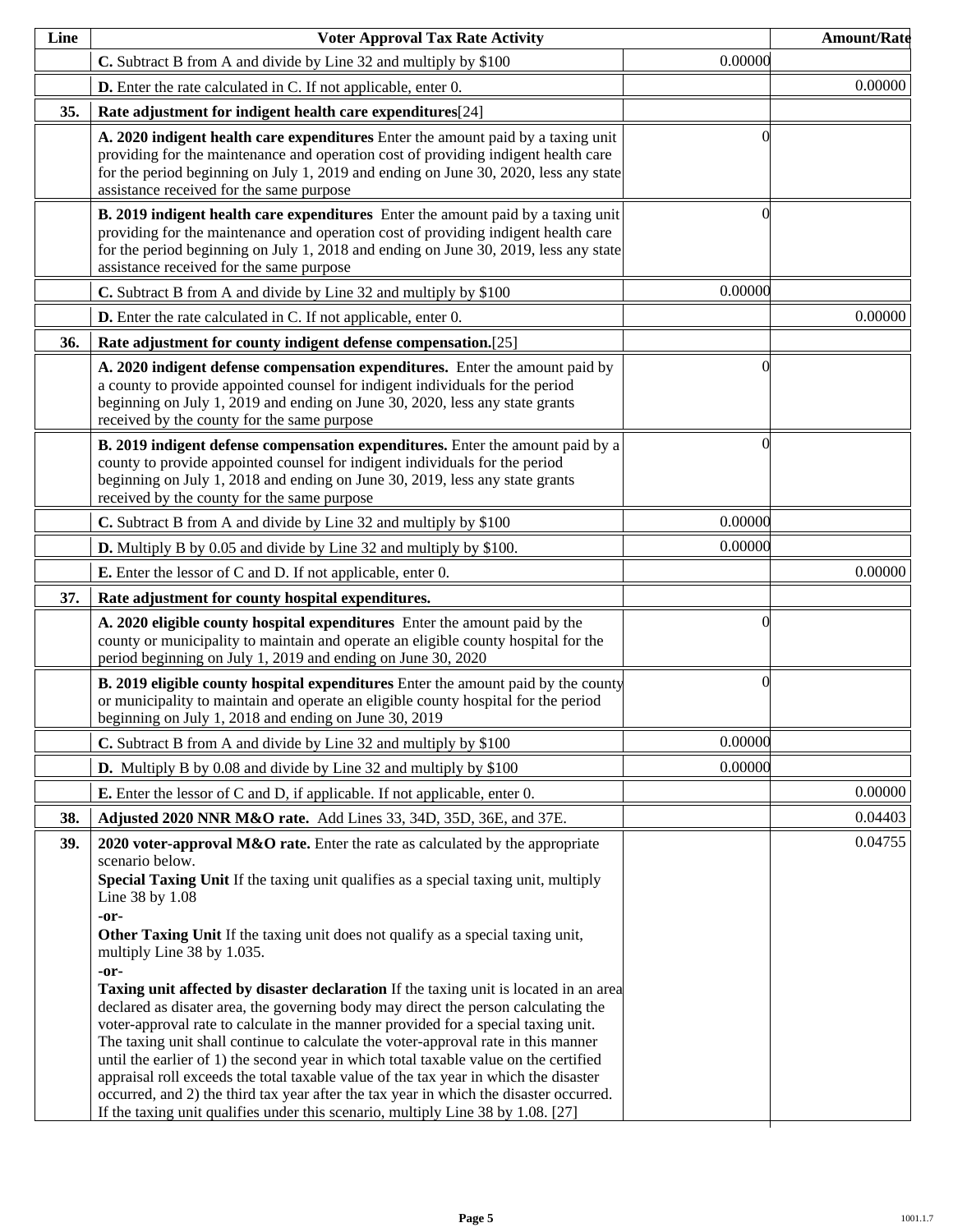| Line | <b>Voter Approval Tax Rate Activity</b>                                                                                                                                                                                                                                                                                                                                             |                  | <b>Amount/Rate</b> |
|------|-------------------------------------------------------------------------------------------------------------------------------------------------------------------------------------------------------------------------------------------------------------------------------------------------------------------------------------------------------------------------------------|------------------|--------------------|
| 40.  | Total 2020 debt to be paid with property taxes and additional sales tax<br>revenue. Debt means the interest and principal that will be paid on debts that:<br>(1) are paid by property taxes,<br>(2) are secured by property taxes,<br>(3) are scheduled for payment over a period longer than one year, and<br>(4) are not classified in the taxing unit's budget as M&O expenses. |                  |                    |
|      | A. Debt also includes contractual payments to other taxing units that have incurred<br>debts on behalf of this taxing unit, if those debts meet the four conditions above.<br>Include only amounts that will be paid from property tax revenue. Do not include<br>appraisal district budget payments.<br>Enter debt amount                                                          | $\left( \right)$ |                    |
|      | B. Subtract unencumbered fund amount used to reduce total debt.                                                                                                                                                                                                                                                                                                                     | $\Omega$         |                    |
|      | C. Subtract certified amount spent from sales tax to reduce debt(enter zero if<br>none)                                                                                                                                                                                                                                                                                             |                  |                    |
|      | D. Subtract amount paid from other resources                                                                                                                                                                                                                                                                                                                                        | $\Omega$         |                    |
|      | E. Adjusted debt Subtract B, C and D from A                                                                                                                                                                                                                                                                                                                                         |                  | $\boldsymbol{0}$   |
| 41.  | Certified 2019 excess debt collections Enter the amount certified by the collector.                                                                                                                                                                                                                                                                                                 |                  | $\vert 0 \vert$    |
| 42.  | Adjusted 2020 debt Subtract Line 41 from Line 40E                                                                                                                                                                                                                                                                                                                                   |                  | $\boldsymbol{0}$   |
| 43.  | 2020 anticipated collection rate.                                                                                                                                                                                                                                                                                                                                                   |                  |                    |
|      | A. Enter the 2020 anticipated collection rate certified by the collector                                                                                                                                                                                                                                                                                                            | 94.00            |                    |
|      | <b>B.</b> Enter the 2019 actual collection rate                                                                                                                                                                                                                                                                                                                                     | 95.00            |                    |
|      | C. Enter the 2018 actual collection rate                                                                                                                                                                                                                                                                                                                                            | 95.00            |                    |
|      | D. Enter the 2017 actual collection rate                                                                                                                                                                                                                                                                                                                                            | 94.00            |                    |
|      | E. If the anticipated collection rate in A is lower than actual collection rates in B, C<br>and D, enter the lowest collection rate from B, C and D. If the anticipated rate in A<br>is higher than at least one of the rates in the prior three years, enter the rate from A.<br>Note that the rate can be greater than 100%.                                                      |                  | 94.00              |
| 44.  | 2020 debt adjusted for collections. Divide Line 42 by Line 43E.                                                                                                                                                                                                                                                                                                                     |                  | $\Omega$           |
| 45.  | 2020 total taxable value. Enter the amount on Line 21 of the No-New-Revenue<br>Tax Rate Worksheet.                                                                                                                                                                                                                                                                                  |                  | 1,148,294,424      |
| 46.  | 2020 debt rate Divide Line 44 by Line 45 and multiply by \$100.                                                                                                                                                                                                                                                                                                                     |                  | 0.00000            |
| 47.  | 2020 voter-approval tax rate. Add Line 39 and 46.                                                                                                                                                                                                                                                                                                                                   |                  | 0.04755            |
| 48.  | <b>COUNTIES ONLY.</b> Add together the voter-approval tax rate for each type of tax<br>the county livies. The total is the 2020 county voter-approval tax rate.                                                                                                                                                                                                                     |                  |                    |
|      | STEP 3 NNR Tax Rate and Voter-Approval Tax Rate Adjustments for Additional Sales tAx to Reduce Property Taxes                                                                                                                                                                                                                                                                       |                  |                    |

Cities, counties and hospital districts may levy a sales tax specifically to reduce property taxes. Local voters by election must approve imposing or abolishing the additional sales tax. If approved, the taxing unit must reduce its NNR and voter-approval tax rates to offset the expected sales tax revenue.

This section should only be completed by a county, city or hospital district that is required to adjust its NNR tax rate and/or voterapproval tax rate because it adopted the additional sales tax.

| <b>Additional Sales and Use Tax Worksheet</b>                                                                                                                                                                                                                                                                                                                                                                                                                                                | <b>Amount/Rate</b>                                                  |
|----------------------------------------------------------------------------------------------------------------------------------------------------------------------------------------------------------------------------------------------------------------------------------------------------------------------------------------------------------------------------------------------------------------------------------------------------------------------------------------------|---------------------------------------------------------------------|
| Taxable sales. For taxing units that adopted the sales tax in November 2019 or May<br>2020, enter the Comptroller's estimate of taxable sales for the previous four<br>quarters [32]. Estimates of taxable sales may be obtained through the Comptroller's<br>Allocation Historical Summary webpage. Taxing units that adopted the sales tax<br>before November 2019, skip this line.                                                                                                        | $\Omega$                                                            |
| <b>Estimated sales tax revenue.</b> Counties exclude any amount that is or will be spent<br>for economic development grants from the amount of estimated sales tax<br>revenue. $[33]$<br>Taxing units that adopted the sales tax in November 2019 or in May 2020.<br>Multiply the amount on Line 49 by the sales tax rate (.01, .005 or .0025, as<br>applicable) and multiply the result by $.95$ [34] -or-<br>Taxing units that adopted the sales tax before November 2019. Enter the sales | OI.                                                                 |
|                                                                                                                                                                                                                                                                                                                                                                                                                                                                                              | tax revenue for the previous four quarters. Do not multiply by .95. |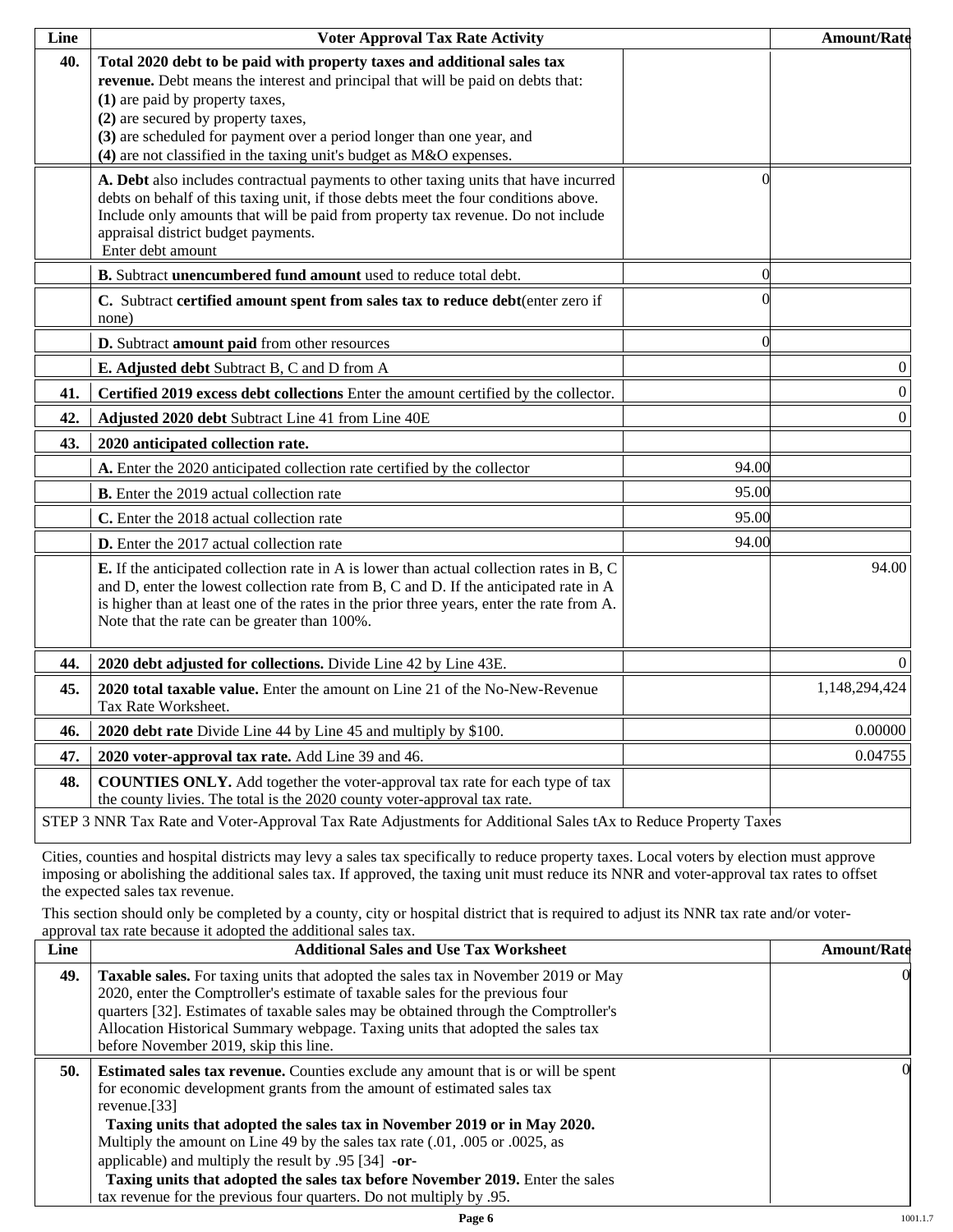| Line | <b>Additional Sales and Use Tax Worksheet</b>                                                                                                                                                                                             | <b>Amount/Rate</b> |
|------|-------------------------------------------------------------------------------------------------------------------------------------------------------------------------------------------------------------------------------------------|--------------------|
| 51.  | <b>2020 total taxable value.</b> Enter the amount from Line 21 of the <i>No-New-Revenue</i><br>Tax Rate Worksheet                                                                                                                         | 1,148,294,424      |
| 52.  | Sales tax adjustment rate. Divide Line 50 by Line 51 and multiply by \$100.                                                                                                                                                               | 0.00000            |
| 53.  | 2020 NNR tax rate, unadjusted for sales tax $[35]$ . Enter the rate from Line 26 or<br>27, as applicable, on the No-New-Revenue Tax Rate Worksheet.                                                                                       | \$.044010          |
| 54.  | 2020 NNR tax rate, adjusted for sales tax.<br>Taxing units that adopted the sales tax in November 2019 or in May 2020.<br>Subtract Line 52 from Line 53. Skip to Line 55 if you adopted the additional sales<br>tax before November 2019. | \$.044010          |
| 55.  | 2020 voter-approval tax rate, unadjusted for sales tax. [36] Enter the rate from<br>Line 47 or Line 48 as applicable, of the Voter-Approval Tax Rate<br>Worksheet                                                                         | 0.04755            |
| 56.  | 2020 voter-approval tax rate, adjusted for sales tax.<br>Subtract Line 52 from Line 55.<br>[38]Tex. Tax Code Section<br>[37]Tex. Tax Code Section                                                                                         | 0.04755            |

#### STEP 4: Additional Rollback Protection for Pollution Control

A taxing unit may raise its rate for M&O funds used to pay for a facility, device or method for the control of air, water or land pollution. This includes any land, structure, building, installation, excavation, machinery, equipment or device that is used, constructed, acquired or installed wholly or partly to meet or exceed pollution control requirements. The taxing unit's expenses are those necessary to meet the requirements of a permit issued by the Texas Commission on Environmental Quality (TCEQ). The taxing unit must provide the tax assessor with a copy of the TCEQ letter of determination that states the portion of the cost of the installation for pollution control.

This section should only be completed by a taxing unit that uses M&O Funds to pay for a facility, device or method for the control of air, water or land pollution.

This section should only by completed by a taxing unit that uses M&O funds to pay for a facility, device or method for the control of air, water or land pollution.

| Line | <b>Activity</b>                                                                                                                                                                                                                                    | <b>Amount/Rate</b> |
|------|----------------------------------------------------------------------------------------------------------------------------------------------------------------------------------------------------------------------------------------------------|--------------------|
| 57.  | Certified expenses from the Texas Commission on Environmental Quality (TCEQ). Enter the amount<br>certified in the determination letter from TCEQ [37]. The taxing unit shall provide its tax assessor-collector<br>with a copy of the letter.[38] | $\frac{1}{2}$      |
| 58.  | <b>2020 total taxable value.</b> Enter the amount from Line 21 of the No-New-Revenue Tax Rate Worksheet.                                                                                                                                           | \$1,148,294,424    |
| 59.  | <b>Additional rate for pollution control.</b> Divide Line 57 by Line 58 and multiply by \$100.                                                                                                                                                     | 0.00000            |
| 60.  | 2020 voter-approval tax rate, adjusted for pollution control. Add Line 59 to one of the following lines<br>(as applicable): Line 47, Line 48 (counties) or Line 56 (taxing units with the additional sales tax).                                   | 0.04755            |

**[37]Tex. Tax Code Section [38]Tex. Tax Code Section**